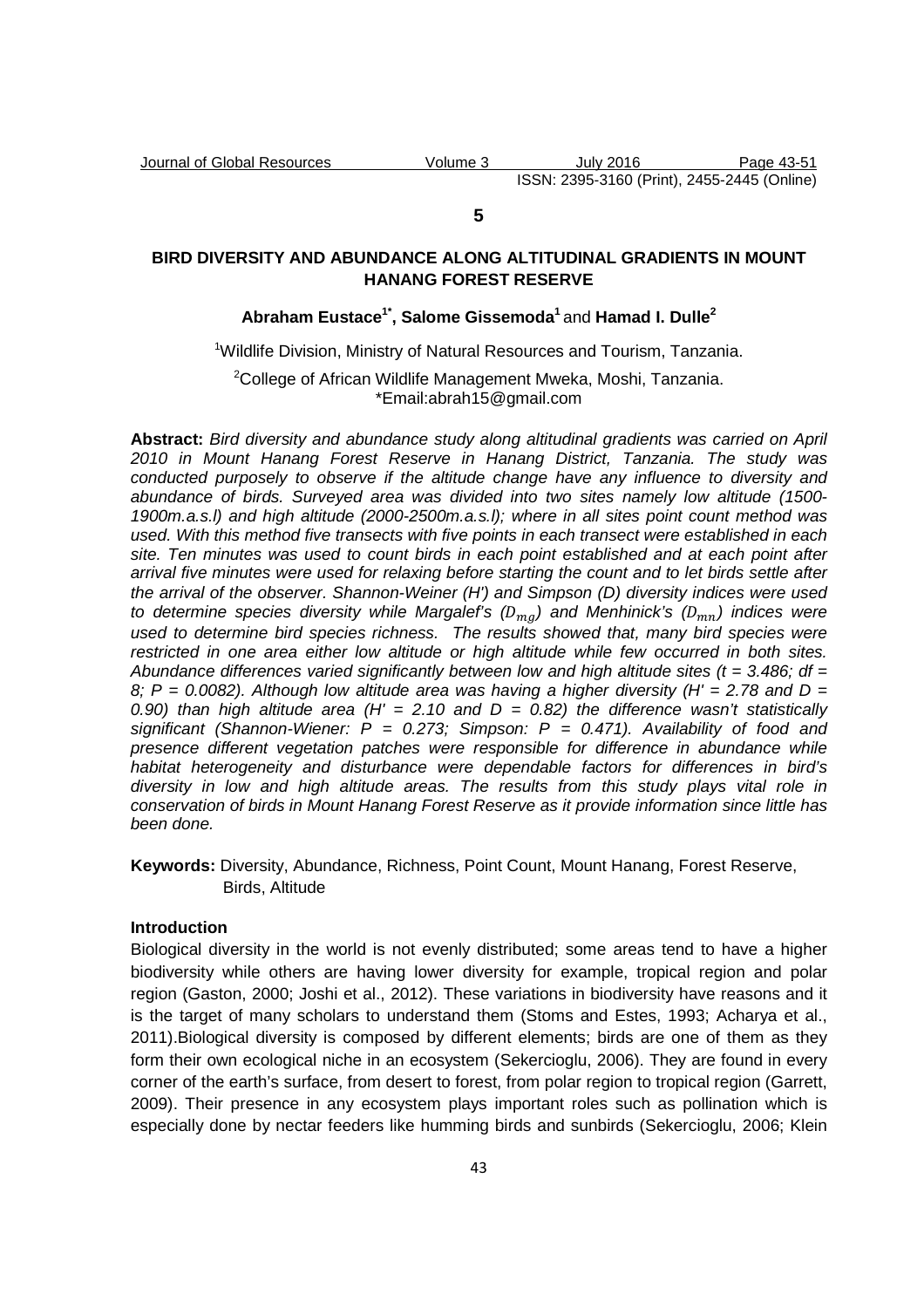et al., 2007).Birds make a considerable contribution to human welfare in the form of food especially to the poorest villagers living in the most remote areas (McNeely et al., 1990).Also; they are cleaners of environment particularly scavenging birds (Ssemmanda and Pomeroy, 2014). Their activities and presence help much to balance the ecosystem.

However, birds are common, occupying even remotest deserts, oceans, and mountains; they are the one of the most conspicuous groups in many ecosystems (Hawkins et al., 2007; Garrett, 2009) and their diversity and abundance do vary (Hawkinset al., 2007). The variation in diversity and abundance of birds is influenced by many factors one being altitudinal gradients. For example, in the Paramos of Venezuela, several species including birds occur over different altitudinal gradients, some are restricted at low elevations and others occur only above 3000 meters above sea level (msl) (Wien, 1992). Therefore, altitudinal changes play an important role in changing diversity and abundance of birds in the ecosystem because it leads to the variation in temperature, moisture and rainfall which in turn affect food availability (Waterhouse et al., 2002; Joshi et al., 2012). Altitudinal change controls mountain climates which have a significance influence on the diversity and abundance of species in ecosystems (Beniston, 2002). The variation in abundance and diversity is also caused by environmental variables like temperature, precipitation and humidity (Speight and David, 1989; Waterhouse et al., 2002).The environmental stability states that "the more stable the climate parameters and the more favorable the climate, the more species will be present" (Krebs, 1994). Differences in degree of temperature in low and high altitude areas lead to the differences in species diversity and abundance (Clarke and Gaston, 2006). High altitude area tends to have low temperature compared to low altitude area, because as you move up 100m.a.s.ltemperatures tend to decrease by 0.6C (Chang, 2012, p.179; Seemann et al., 2012 p. 125; Rose, 2013 p.40). Montane forests are characterized by low temperature in some seasons of the year; this may result to some bird species to move to the areas with optimum temperature for their survival (Baker and Baker, 2002). In low altitude temperature is conducive which in turn affect availability of food hence become productive for bird species (Kahana and Malan, 2007;Garrett, 2009). Climatic condition of high altitude is extreme bad which attract few species of birds (Blake and Rouges, 1997; Garrett, 2009). Change in floristic composition in Usmabara Mountains, Tanzania does impact species diversity and abundance including birds (Hamilton, 1998). Therefore altitudinal changes have impact on diversity and abundance of birds in any ecosystem. These factors might be responsible for influencing diversity and abundance of birds in Mount Hanang Forest Reserve, but there can be other factors also. The causes of such variations are poorly understood but this study attempt to understand them.

It is known that about 15.2% of the world's total land is covered by semi-arid (Environment Management Group, 2011). In Tanzania semi-arid areas covers about 50-80% of land (Mbwambo, 2004). Within these semi-arid regions, there are patches of Mountain forests within the vast semi-arid areas that offer unique conditions suitable to a number of flora and fauna. Mount Hanang Forest Reserve is among those areas that offer such conditions necessary to a number of fauna. Despite the fact that, Mount Hanang Forest Reserve is supporting a good number of fauna including birds; there is a little information existing about birds. Therefore, this research adds some information about diversity and abundance of birds in Mount Hanang Forest Reserve to the existing one.Also by understanding patterns of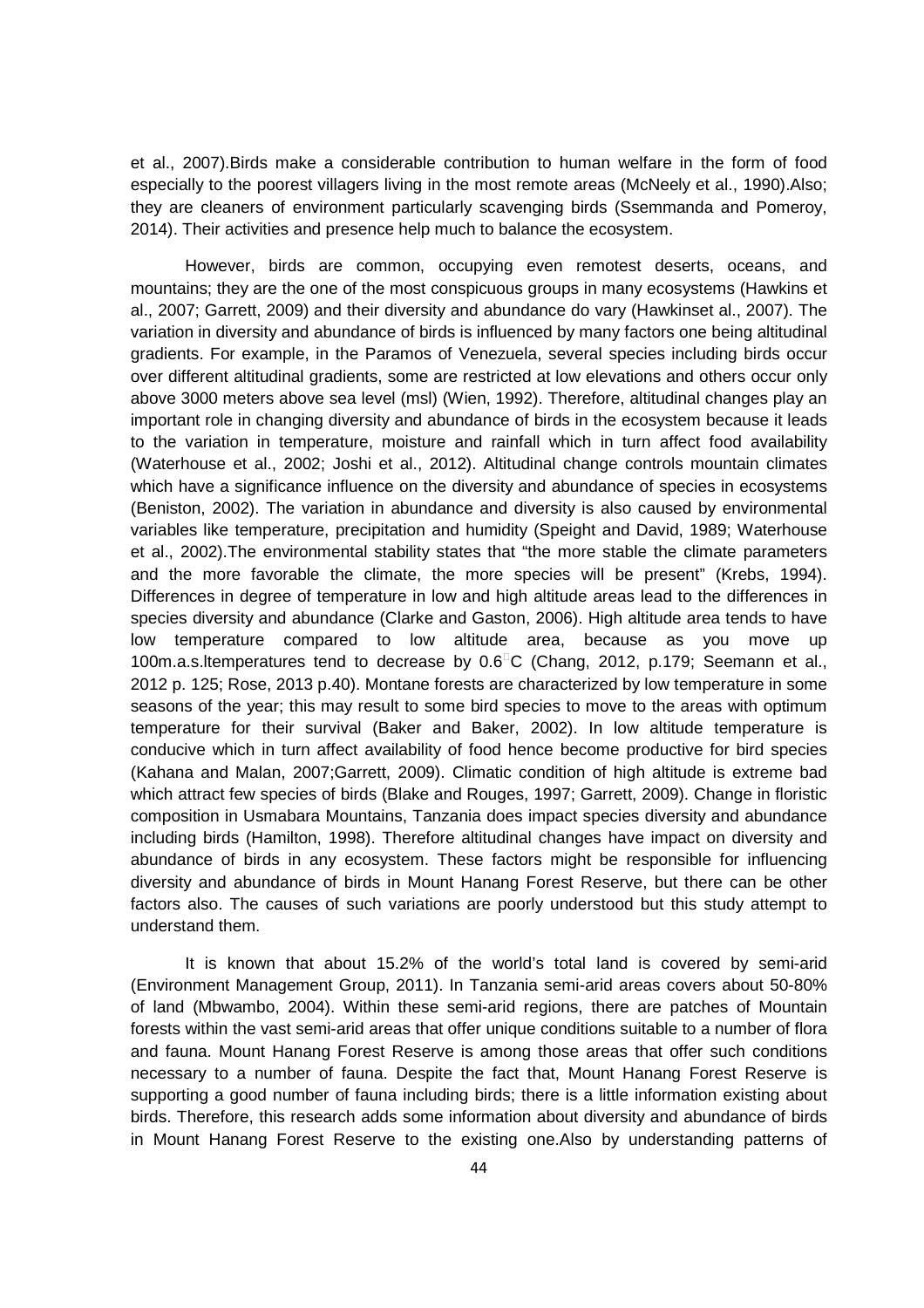diversity and abundance and their causes along altitudinal gradients, it plays significant role in biodiversity conservation (Paudel and Šipoš, 2014).

Generally this study aimed to assess the diversity and abundance of birds in Mount Hanang Forest Reserve. Specifically we determined bird's diversity and abundance in two altitudinal levels (low and high altitudes) in Mount Hanang Forest Reserve. We assumed that there is no significant difference in bird's diversity and abundance between low and high altitudes of Mount Hanang Forest reserve.

#### **MATERIALS AND METHODS**

#### **Study Area Description**

Mount Hanang Forest Reserve is one of the protected forest reserves located near Katesh town of Hanang district in Manyara region. The forest reserve is located 200 km southwestern of Arusha region. The area was gazetted as forest reserve in 1936 and it covers 5,832 hectares. The Mount Hanang is 3,800 m high located in semi-arid environments with 600 mm annual rainfall. The climate and soil of the area favor wheat cultivation. The low altitude area of Mount Hanang Forest Reserve (below 2000 meters above sea level (msl) is dominated by human settlements and different human activities are conducted. Vegetation of this area includes scrubland, small scale farmland and some patches of forest. High altitude of the reserve is dominated by afro-montane forest and the area is highly protected but some illegal activities such as livestock grazing, firewood collection and tree logging do exist.

#### **Field Reconnaissance Survey**

The Field reconnaissance survey was conducted before data collection. With this survey, areas for setting transects in both altitudes were identified. Low altitude was at1500–1900 msl. and high altitude was 2000-2500 msl. All micro habitats present in each site (low and high altitude) were observed and recorded.

## **Point Count**

Five transects of 1km each were established at every altitudinal level, the distance from one transect to another was 500 m. At each transect five points separated by 200m were established. In every point a radius was established, where the radius of 75m was used in open habitats and radius of 25m was used in closed habitats. All points and transects were located by using a Garmin GPS 12 channel. Ten minutes were used to count birds in each point established but after arrival five minutes were left for relaxing before starting the count. This was necessary so as to let birds settle after the arrival of the researcher since this approach would have caused some disturbances. All birds observed within a determined radius were counted. Counting was done in morning (6:30-10:30 hrs.) and evening (17:30- 18:30 hrs.) because at this time is when birds are active in the study area. It was assumed that any bird present will be detected during the count and that, none slipped away as the counter was approaching the area. Field guide book by Stevenson and Fanshawe (2002) was used for identification and distant observation was aided by binocular (50  $\times$  20). All birds identified were recorded in a prepared data sheet including their habitat.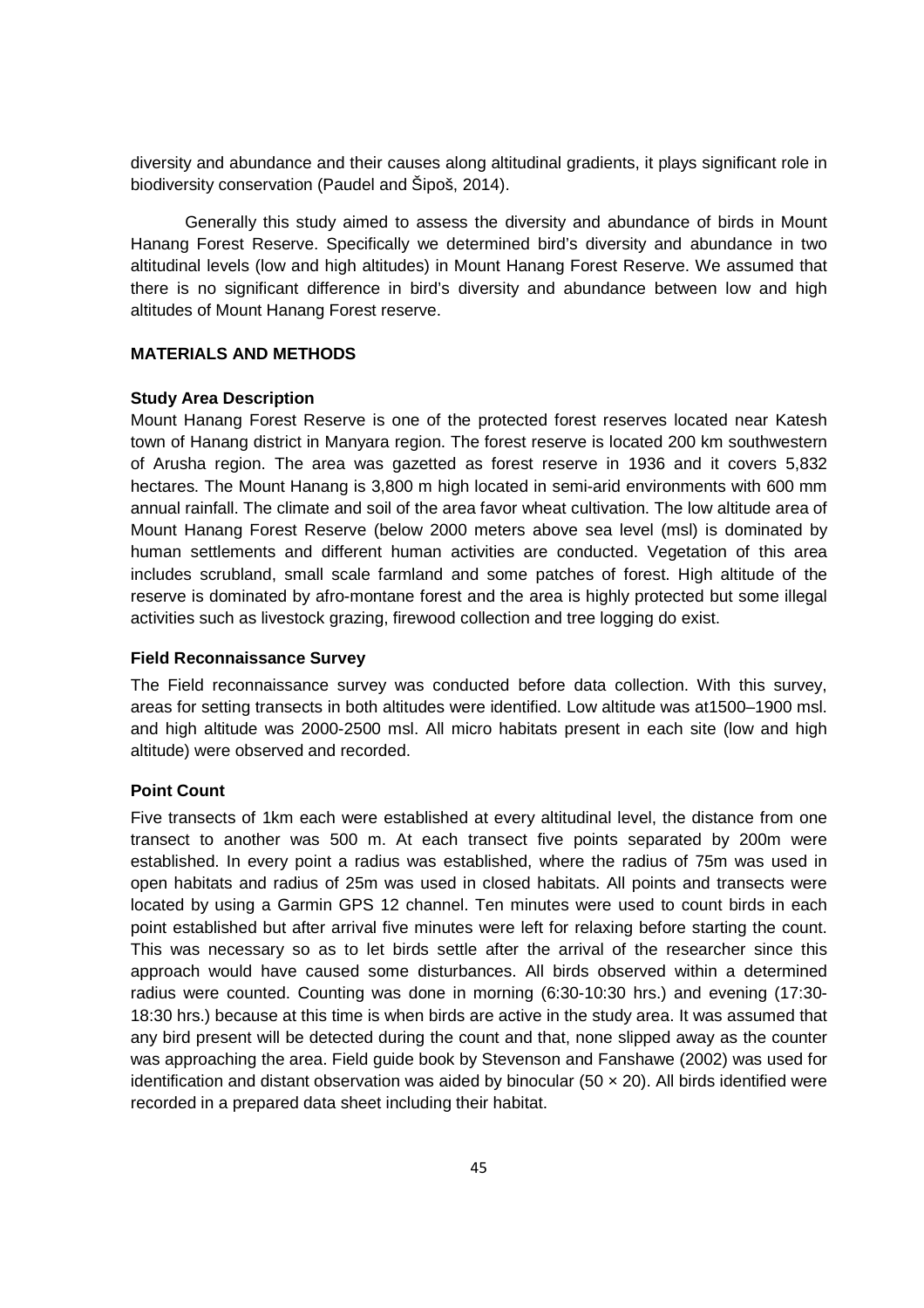## **Data Analysis**

Data were analysed by Shannon-Wiener (*H*) and Simpson (*D*) diversity indices for calculating the species diversity while species richness was determined by Menhinick's  $(D_{mn})$  and Margalef's  $(D_{mg})$  indices of species richness (Davari et al., 2011). In determination of abundance, bird individuals were summed up for each transect in one site to get the abundance of the site while in getting total abundance of the study area, bird individuals of two sites were summed up.Two-tailed t-test at 0.05 significance level was applied so as to test if significance difference in bird's diversity and abundance between low and high altitude exist. Data were subjected to Kolmogorov-Smirnov normality test before undergo to t-test. We presented the findings by using tables and graphs and analysis was assisted by MedCalc version 12.5.0.0 and Microsoft Excel 2013software.

## **RESULTS**

#### **Abundance of bird species in low and high altitude**

From both sites, a total of 420 individuals of birds belonging to 18 families were recorded from ten random placed transects of 1km each. Low altitide site (1500-1900 m.a.s.l)was having 330 individuals from 16 families recorded in five transects and high altitude (2000-2500 m.a.s.l) was having 90 individuls from 10 families recorded in five transects. From 44 bird species encountered during the survey, 30 species were encountered only in low altitude and 9 species of birds were observed only in high altitude areas while 5 species of birds were observed and recorded in both areas (low and high altitude) (Table 1). Low altitude was relatively higher in abundace (78.57%) than high altitude (21.43%) areas (Figure 1) and this variation was statistically significant ( $t = 3.486$ ; df = 8; P = 0.0082).

Figure 1: Relative abundance of birds in low and high altitude recorded from ten randomly placed transects of 1 km length per transect.

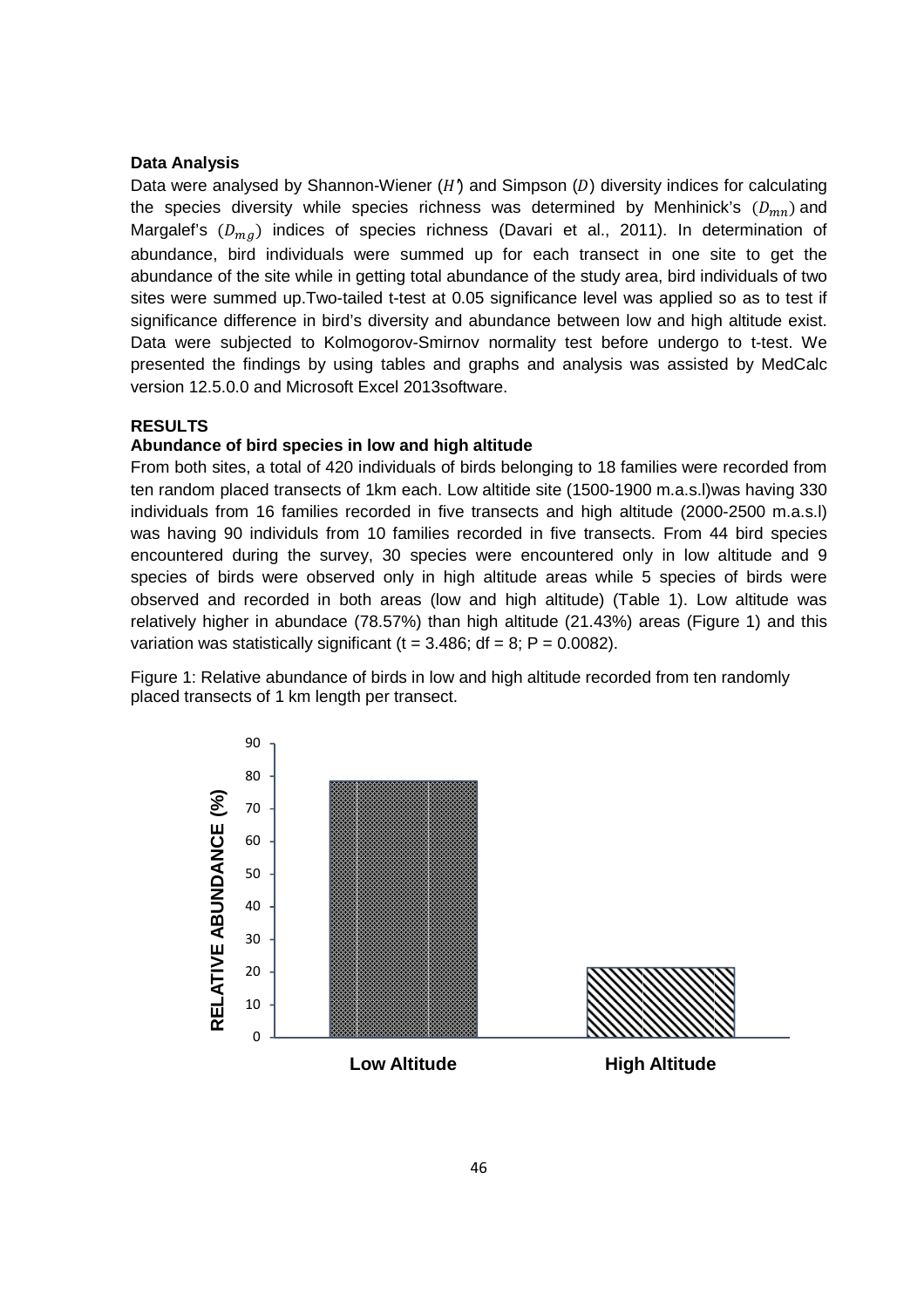| #                       | <b>LOW ALTITUDE BIRDS</b> |                    | <b>HIGH ALTITUDE BIRDS</b>         |                    |
|-------------------------|---------------------------|--------------------|------------------------------------|--------------------|
|                         | <b>Common names</b>       | <b>Relative</b>    | <b>Common names</b>                | <b>Relative</b>    |
|                         |                           | abundance (%)      |                                    | abundance (%)      |
| $\mathbf{1}$            | Variable sunbird          | 3.33               | Augur buzzard                      | $\overline{12.22}$ |
| $\overline{2}$          | Paradise whydah           | 0.30               | Amani sunbird                      | 1.11               |
| 3                       | White bellied go-         | 0.30               | Black rough wing swallow           | 35.56              |
|                         | away bird                 |                    |                                    |                    |
| $\overline{\mathbf{4}}$ | Ring-necked dove          | 1.21               | Tropical boubou                    | 3.33               |
| 5                       | Tacazze sunbird           | 1.52               | <b>Tropical bulbul</b>             | 7.78               |
| 6                       | Spectacled weaver         | 0.30               | Variable sunbird                   | 2.22               |
| $\overline{7}$          | Straky seed-eater         | 0.30               | Purple breasted sunbird            | 2.22               |
| 8                       | Mourning dove             | 1.21               | White-necked raven                 | 3.33               |
| 9                       | Olive sunbird             | 0.30               | Square-tailed drongo               | 5.56               |
| 10                      | African fire finch        | 1.21               | Hartlaub'sturaco                   | 2.22               |
| 11                      | Black-necked<br>weaver    | 0.61               | Bare-faced go-away-bird            | 10.00              |
| 12                      | Reichenow's weaver        | 2.73               | Speckled mouse bird                | 12.22              |
| 13                      | Fiscal shrike             | 6.97               | White headed rough wing<br>swallow | 1.11               |
| 14                      | Amathyst sunbird          | 1.21               | White-starred bush robin           | 1.11               |
| 15                      | Speckled pigeon           | 3.64               | <b>TOTAL</b>                       | 100.00             |
| 16                      | <b>Tropical bulbul</b>    | 3.94               |                                    |                    |
| 17                      | Rufoussparrow             | 3.94               |                                    |                    |
| 18                      | Rough winged              | 3.33               |                                    |                    |
|                         | swallow                   |                    |                                    |                    |
| 19                      | House sparrow             | 11.52              |                                    |                    |
| 20                      | Yellow bishop             | 0.30               |                                    |                    |
| 21                      | Red bishop                | 0.91               |                                    |                    |
| 22                      | Masked weaver             | 1.82               |                                    |                    |
| 23                      | Rufous-naped lark         | 21.82              |                                    |                    |
| 24                      | Richard pipit             | 0.30               |                                    |                    |
| 25                      | Pied crow                 | 1.21               |                                    |                    |
| 26                      | Speckledmouse bird        | 1.52               |                                    |                    |
| 27                      | Superb starling           | 4.55               |                                    |                    |
| 28                      | Augur buzzard             | 0.30               |                                    |                    |
| 29                      | Hunters sunbird           | 0.30               |                                    |                    |
| 30                      | White-necked raven        | $\overline{1}$ .21 |                                    |                    |
| 31                      | Tawny eagle               | 0.30               |                                    |                    |
| 32                      | <b>Black kite</b>         | 0.61               |                                    |                    |
| 33                      | African wagtail           | 0.61               |                                    |                    |
| $\overline{34}$         | Red-billed quelea         | 15.15              |                                    |                    |
| 35                      | <b>Black headed</b>       | 1.21               |                                    |                    |
|                         | weaver                    |                    |                                    |                    |
|                         | <b>TOTAL</b>              | 100.00             |                                    |                    |

Table 1 Birds observed and recorded in low and high altitude sites

Source: Field data, 2010

## **Diversity and richness of birds in low and high altitude**

Although low altitude site was having higher species diversity than high altitude (Low altitude site: $H'$  = 2.78 and  $D$  = 0.90; high altitude site: $H'$  = 2.10 and  $D$  = 0.82), this difference wasn't statistically significant (Table 2).Low altitude area was richer in terms of species ( $D_{mn}$ = 1.92 and  $D_{mg}$  = 5.86) than high altitude area ( $D_{mn}$ = 1.48 and  $D_{mg}$  = 2.89).Presence of diverse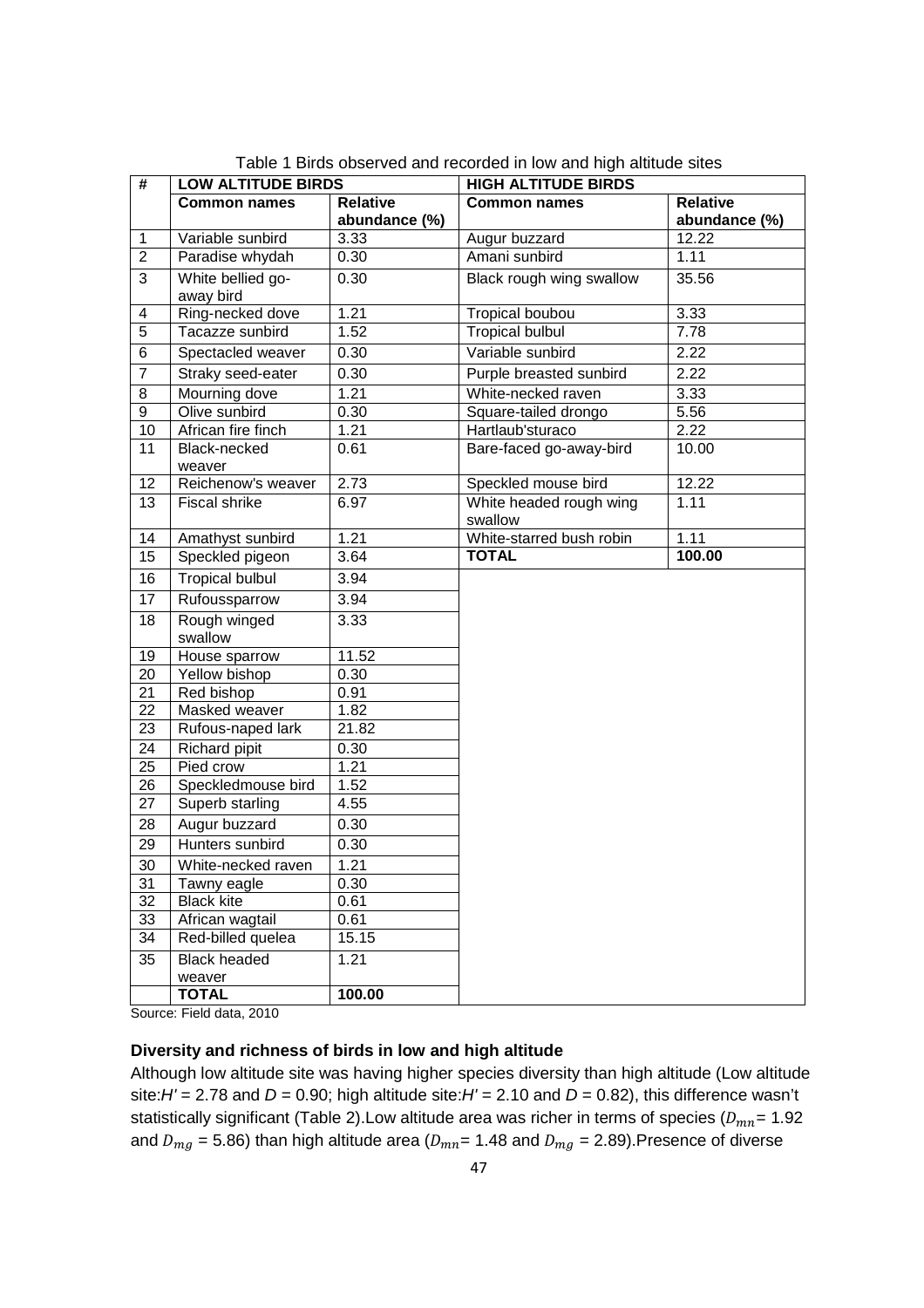habitats in low altitude compared to high altitude might be the factor which influence these differences.

| IVESEIVE.        |                                                      |              |                      |                                    |  |  |  |
|------------------|------------------------------------------------------|--------------|----------------------|------------------------------------|--|--|--|
|                  | <b>Parameters</b>                                    | Low altitude | <b>High altitude</b> | t-test P values at $\alpha = 0.05$ |  |  |  |
| <b>Diversity</b> | Shannon-Wiener( $H$ <sup><math>\prime</math></sup> ) | 2.78         | 2.10                 | $P = 0.273$                        |  |  |  |
| Indices          | Simpson $(D)$                                        | 0.90         | 0.82                 | $P = 0.471$                        |  |  |  |
| Richness         | Margalef's $(D_{ma})$                                | 5.86         | 2.89                 | $P = 0.002$                        |  |  |  |
| <b>Indices</b>   | Menhinick's $(D_{mn})$                               | 1.92         | 1.48                 | $P = 0.119$                        |  |  |  |

Table 2 Diversity and richness of birds in low and high altitude sites of Mt. Hanang Forest Reserve.

Source: Field data, 2010

#### **DISCUSSION**

#### **Birds' abundance in study sites**

In the study sites 30 bird species occurred in low altitude only while 9 bird species occurred in high altitude only (Table 1), this was influenced by the availability of abundant and variety of food materials and favorable habitat which was present in one altitudinal area. Also behavior of individual species contributes to the species availability to one area than another, for example house sparrow does nest on overhanging of buildings (MacLean, 1993). Human settlements provide suitable habitat for their nest since the area was available in low altitude area and absent in high altitude area. There were 5 bird species which recorded in both low and high altitude sites (Table 1). Their behavior of conquering varieties of habitats was the factor for their commonness. Therefore in study area most species are habitat specialists while others did conquer variety of vegetation zones.

Low altitude site was relatively higher in abundance than high altitude site and the difference was statistically significant (Figure 1). Higher abundance in low altitude site was influenced by presence of variety of habitats which include human settlements, farmland, scrubland and forest patches. These habitats have different food materials like fruits, seeds, insects; nectarine flowers hence make the area to harbor abundant birds. Lower abundance in high altitude site (Figure 1), might be influenced by unfavorable climate of the area because as move up 100m.a.s.ltemperature tends to decrease by 0.6 C (Chang, 2012, p.179; Seemann et al., 2012 p. 125; Rose, 2013 p.40). Bad weather condition in high altitude favors low abundance (Blake and Rouges, 1997; Garrett, 2009; Baniya et al., 2010; Acharya et al., 2011; Wu et al., 2013; Paudel and Šipoš, 2014).

#### **Birds' diversity and richness in low and high altitudes**

Diversity and richness of birds in Mt. Hanang Forest Reserve was higher in low altitude than in high altitude, this difference wasn't statistically significant, but biologically it plays big role (Table 2). Species diversity in the tropics is not similar; diversity can decrease, increase or remain constant as elevation changes (Newmark, 2002).Habitat heterogeneity was responsible for higher diversity of bird species in low altitude as compared to high altitude area. Low altitude area was having different micro habitats including human settlement, cultivation area, scrubland and some patches of forest while the high altitude was homogenous montane forest. Increase in habitat heterogeneity leads to an increase in species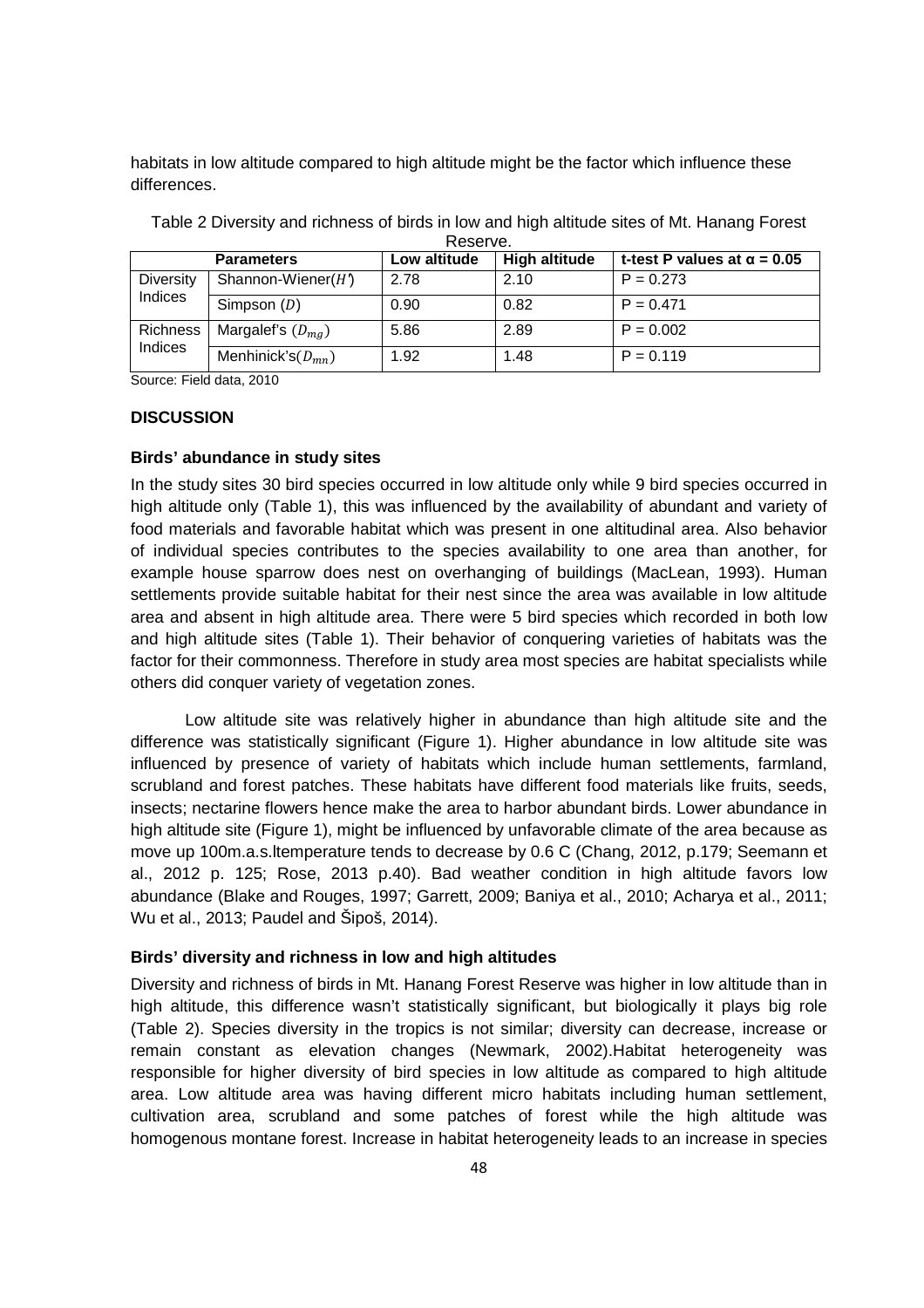diversity and richness (Krebs, 1994; van Rensburget al., 2003; Acharya et al., 2011). Presence of different habitats gives the chance to species to adapt in different feeding habits such as seed eaters, insect eaters, fruit eaters and nectar consumers hence higher diversity. The high structural diversity of the habitat leads to high diversity of food materials hence higher species diversity (Aslam, 2009).

Disturbances resulted from different human activities contributed much to the higher diversity of birds in low altitude area than in high altitude area. Human activities like cultivation and establishment of settlements were common disturbances in low altitude area. Anthropogenic habitat disturbance is one of the most important drivers of biodiversity differences (Tylianakiset al., 2005, 2006). Disturbance significantly influences the diversity of communities (Molles, 1999); disturbed habitats had significantly higher species richness and diversity than undisturbed habitats (Quintero et al., 2009). In both very large and very small spatial scales, birds diversity tends to increase resulted from disturbance (Dumbrell et al. 2008). Therefore, the low altitude area being influenced by human activities leads to higher diversity and richness of bird species than in high altitude which is highly protected for conservation of mountain forests.

### **Conclusion and Recommendations**

Bird's diversity and abundance in two altitudinal levels of Mt. Hanang forest differs greatly. There was a higher abundance of birds in low altitude than in high altitude areas due to the presence of abundant food, favorable climatic conditions and different vegetation patches. Habitat heterogeneity and disturbances influence high diversity and richness of birds in low altitude area of Mount Hanang Forest Reserve. These results suggest that bird's conservation is important in low altitude of Mount Hanang Forest Reserve as it harbors a variety of species in higher numbers. We recommend the study of birds to be conducted into more than two altitudinal zones across different seasons of the year in order to determine other underlying factors for diversity and abundance differences. Other than birds, there are species of reptiles, mammals, invertebrates and variety of plants in the surveyed area; therefore more studies are needed in Mount Hanang Forest Reserve so as to discover more phenomena.

## **Acknowledgements**

We thank College of African Wildlife Management Mwekafor their support and Mount Hanang Forest Reserve management for the permission conduct research. Thanks to Mr. J. Masatu and Mr. Adayo who helped much during all the processes of acquiring permit also Mr. J. Shushu and Mr. E. Mangu for their assistance during data collection. Finally, an honorable mention goes to all who participate in all stages of this research.

#### **References**

- 1. Acharya, B.K., Sanders, N.J., Vijayan, L. & Chettri, B. (2011) Elevational Gradients in Bird Diversity in the Eastern Himalaya: An Evaluation of Distribution Patterns and Their Underlying Mechanisms. PLoS ONE 6(12): e29097. doi:10.1371/journal.pone.0029097
- 2. Aslam, M. 2009. Diversity, species richness and evenness of moth fauna of Peshawar. Pak. Entomol. 31(2), 99-102.
- 3. Baker, N.E. & Baker, E.M (2002). Important Birds Areas in Tanzania. A First Inventory. Wildlife Conservation Society of Tanzania, Dar es Salaam Tanzania.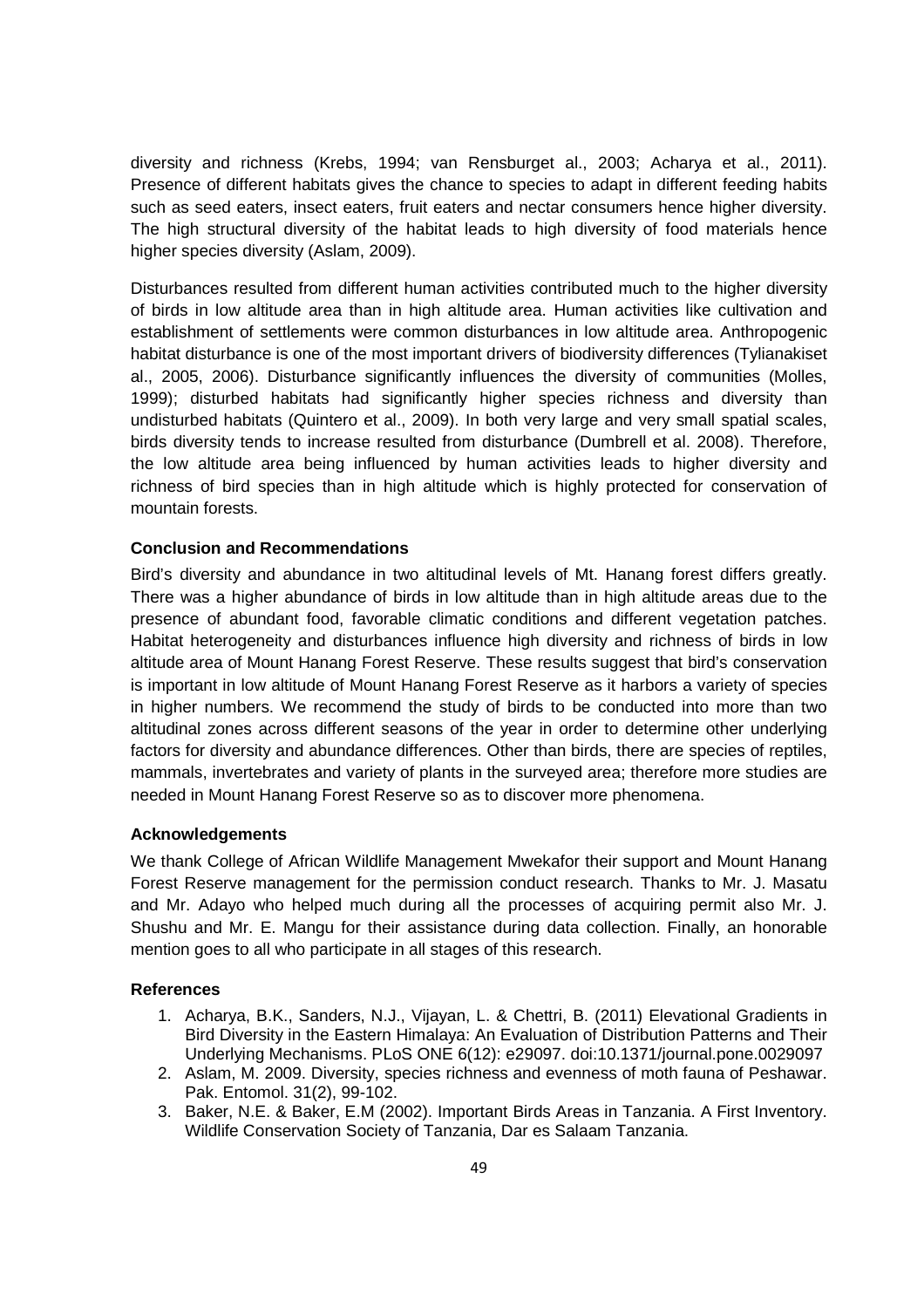- 4. Baniya, C.B., Solhøy, T., Gauslaa, Y., Palmer, M.N., 2010. The elevation gradient of lichen species richness in Nepal. The Lichenologist 42, 83–96.
- 5. Beniston, M. (2002) Environmental change in mountain and upland. Oxford University Press Inc. 198 Madison Avenue, New York.
- 6. Blake, J.G. & Rouges, M. (1997) Variation in capture rates of understory birds in El Rey National Park, Northwestern Argentina. Ornitologia Neotropical 8:185-193.
- 7. Chang, M. (2012) Forest Hydrology: An introduction to water and forests,  $3<sup>rd</sup>$  Edition. CRC Press, Taylor and Francis Group, Boca Raton, Florida, USA. 595p.
- 8. Clarke, A., & Gaston, K. J. (2006). Climate, energy and diversity. Proceedings of the Royal Society of London B: Biological Sciences, 273 (1599), 2257-2266.
- 9. Davari, N., Jouri, M.H., & Ariapour, A. (2011). Comparison of measurement indices of diversity, richness, dominance, and evenness in rangeland ecosystem (Case study: Jvaherdeh-Ramesar). Journal of rangeland Science, 2 (1), 389, 398.
- 10. Dumbrell, A.J., Clark, E.J., Frost, G.A., Randell, T.E., Pitchford, J.W. & Hill, J.K. 2008 Changes in species diversity following habitat disturbance are dependent on spatial scale: theoretical and empirical evidence. Journal of Applied Ecology, 45, 1531-1539. doi: 10.1111/j.1365-2664.2008.01533.x
- 11. Environment Management Group, (2011). Global drylands: A UN system-wide response. United Nations Environment Management Group. United Nations.
- 12. Garrett, K.L. (2009) "Bird." Microsoft® Encarta® 2009 [DVD]. Redmond, WA: Microsoft Corporation, 2008. Microsoft ® Encarta ® 2009. © 1993-2008 Microsoft Corporation. All rights reserved.
- 13. Gaston, K.J. 2000. Global patterns in biodiversity. Nature 405, 220-227.
- 14. Hamilton, A.C. (1998) Vegetation, Climate and Soil: Altitudinal Relationships on the East Usambara Mountains Tanzania. Journal of East African Natural History, 87:85-90.
- 15. Hawkins, B.A., Diniz‐Filho, J.A.F., Jaramillo, C.A., & Soeller, S.A. (2007). Climate, niche conservatism, and the global bird diversity gradient. The American Naturalist, 170(S2), S16-S27.
- 16. Joshi, K.K., Bhatt, D. & Thapliyal, A. (2012). Avian diversity and its association with vegetation structure in different elevational zones of Nainital district (Western Himalayan) of Uttarakhand. International Journal of Biodiversity and Conservation 4(11), 364-376. Available online at http://www.academicjournals.org/IJBC
- 17. Kahana, L.W & Malan, G. (2007) Forest Edge Distance and Glade Types in Mount Meru Game Reserve: Bird Rings in the Forest. Proceedings of the Sixth TAWIRI Scientific Conference,  $3^{rd}$  –  $6^{th}$  December 2007, Arusha International Conference Centre, Arusha Tanzania pp. 376-412, Tanzania Wildlife Research Institute.
- 18. Klein, A. M., Vaissiere, B.E., Cane, J.H., Steffan-Dewenter, I., Cunningham, S.A., Kremen, C., & Tscharntke, T. (2007). Importance of pollinators in changing landscapes for world crops. Proceedings of the Royal Society of London B: Biological Sciences, 274(1608), 303-313.
- 19. Krebs, C.J. (1994). The experimental analysis of distribution and abundance. Addison-Wesley Educational Publishers, Inc.
- 20. MacLean, L.G. (1993). Robert birds of southern Africa.  $6<sup>th</sup>$  edition. New Holland publishers Ltd, London
- 21. Mbwambo, L. (2004) Status of Arid and Semi-Arid Lands of Tanzania; Paper presented at the Drylands Agroforestry Workshop 1<sup>st</sup>-3<sup>rd</sup> September 2004. ICRAF Headquarters, Nairobi- Kenya.Tanzania Forestry Research Institute (TAFORI). Available from: www.worldagroforestry.org/eca/downloads/ASAL\_ASAL%Country%20Strategy- %20Tanzania.doc[accessed on 13/2/2010]
- 22. McNeely, J.A.,Miller, K. R., Reid, W.V., Mittermeier, R.A. & Werner, T.B. (1990). Conserving the world's biological diversity. IUCN, Gland, Switzerland; WRI, CI, WWF-US, and the World Bank, Washington, D.C.